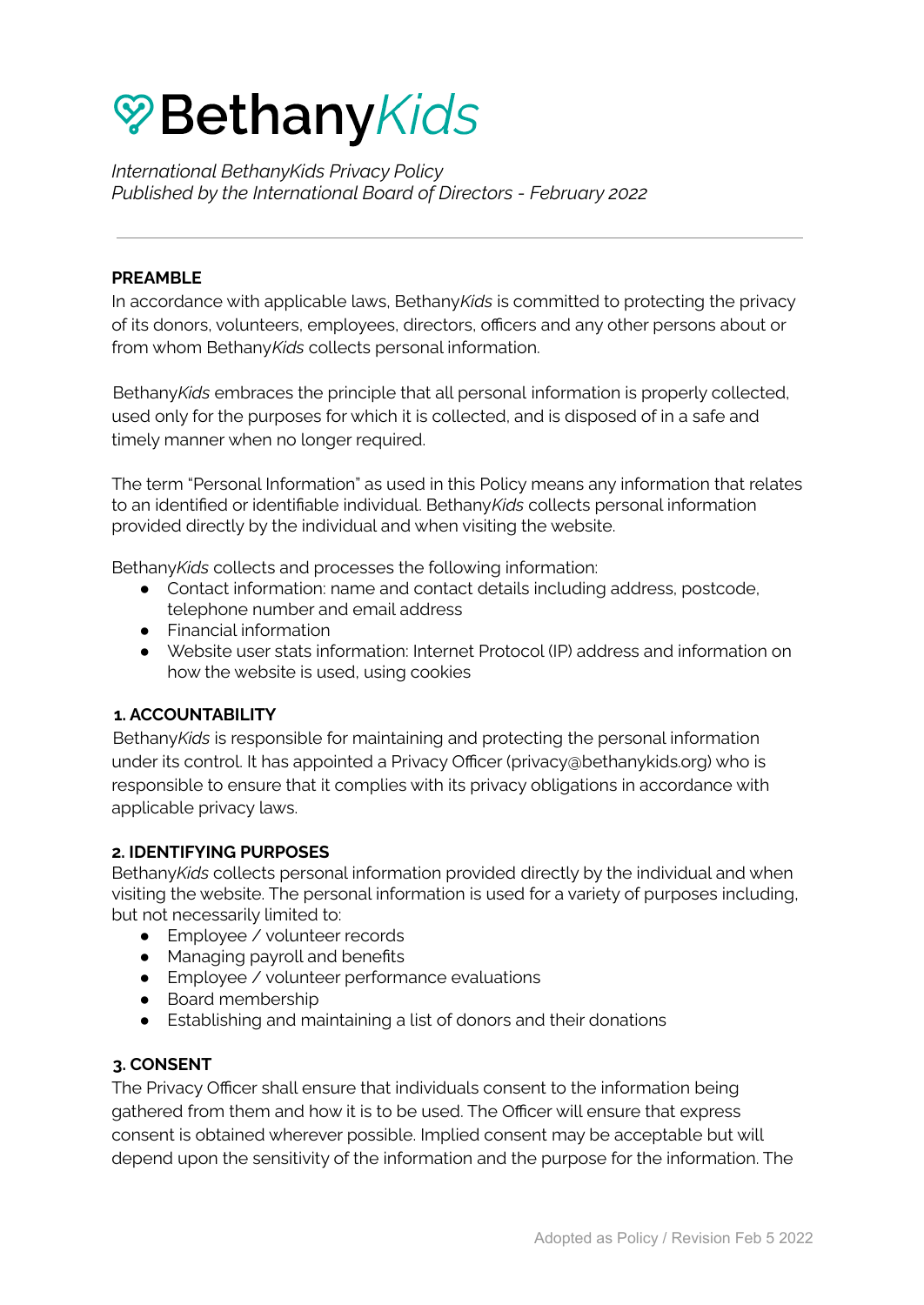Officer shall ensure that the individual may withdraw consent at any time, subject to legal or contractual restrictions and reasonable notice. The legal basis for processing personal information is that it is necessary to perform contractual obligations. We have a legitimate interest in carrying out the processing or prior consent has been obtained.

# **4. LIMITING COLLECTION**

Bethany*Kids* limits the collection of information to that required for the purposes identified by Bethany*Kids*. Bethany*Kids* is committed to collecting personal information in a fair, open and lawful manner. The Officer shall ensure that financial information will be collected only for completing the transaction and will not be retained for any other purpose thereafter.

## **5. LIMITING USE, DISCLOSURE AND RETENTION**

Bethany*Kids* does not use or disclose information for purposes other than those for which it was collected, except with the consent of the person or as required by law. All collected personal information shall be destroyed, erased or made anonymous as soon as the purpose for which it was collected is no longer relevant, or as permitted by the law.

## **6. ACCURACY**

Bethany*Kids* maintains personal information in as accurate, complete and up-to-date form as possible in order to fulfil the purposes for which it was collected.

## **7. SAFEGUARDS**

Bethany*Kids* protects personal information by safeguards that are appropriate to the sensitivity of the personal information. Information kept in a physical form will be kept in a locked cabinet. Digital information will be kept on encrypted hardware. Access to information will be restricted to only those whose job or duties require access. When personal information is to be destroyed, the Officer will ensure that proper care is taken to delete, destroy and properly dispose of the information to prevent unauthorized access.

Bethany*Kids* will only retain personal information for as long as necessary to fulfil the purposes for which it was collected and processed, including for the purposes of satisfying contractual obligations. Personal information will only be kept if necessary and for the duration required under applicable laws and regulations. Data retention obligations might differ within Bethany*Kids* national entities subject to applicable local laws and regulations.

## **8. OPENNESS**

The Privacy Policy for Bethany*Kids* shall be made available on the Bethany*Kids* website. BethanyKids will make information available regarding the management of personal information, upon request. The information will include:

- Name and contact information for the Privacy Officer
- Means of gaining access to personal information held by Bethany*Kids*
- How to lodge a request or complain to Bethany*KIds*
- Any documents that explain Bethany*Kids*' policies